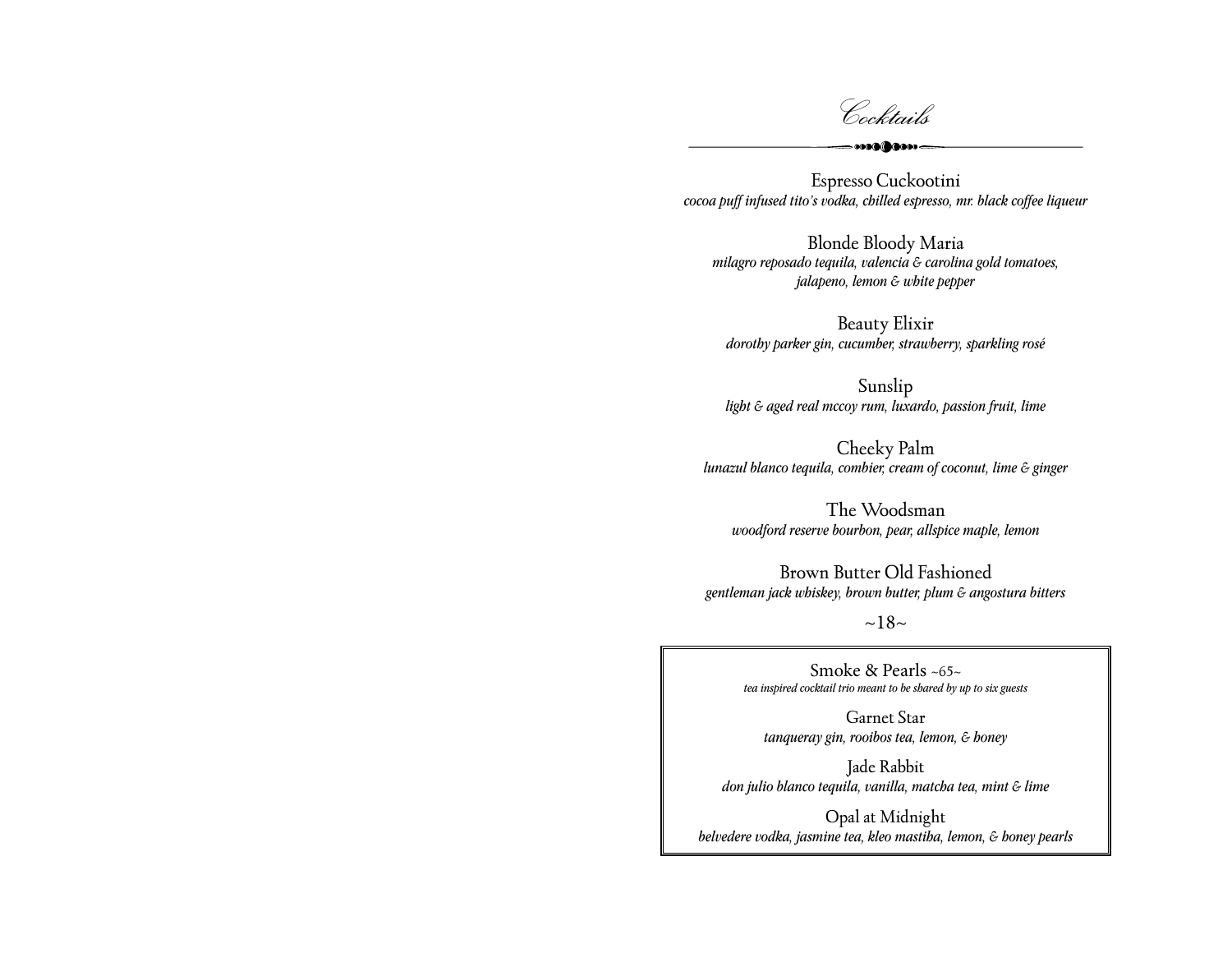Wines by the glass

 $\rightarrow$  000 (  $\rightarrow$  0000 –

| Sparkling                                                 |     |
|-----------------------------------------------------------|-----|
| N.V. Prosecco, Pasqua, Italy                              | 14  |
| N.V. Brut Classic, Chandon, California                    | 15  |
| N.V. Jaume Serra Cristalino, Cava Rosé                    | 16  |
| N.V. Brut Champagne "Yellow Label", Veuve Clicquot        | 25  |
| White                                                     |     |
| Riesling, Selbach, Mosel, Germany 2018                    | 14  |
| Pinot Grigio, Zuccolo, Friuli, Italy 2018                 | 16  |
| Chardonnay, Alto Limay, Patagonia, Argentina 2019         | 18  |
| Sauvignon Blanc, Prisma, Casablanca Vally, Chile 2021     | 18  |
| . Nosé                                                    |     |
| Fleur de Mer, Cote de Provence 2020                       | 14  |
| Bosman Family, '47 Varietal, Western Cape, S. Africa 2020 | 1.5 |
| Whispering Angel 'The Palm', Provence 2018                | 16  |
| .Shed.                                                    |     |
| Rioja, Vina Herminia, Spain, 2016                         | 1.5 |
| Pinot Noir, Bacchus "Ginger's Cuvée", California 2018     | 16  |
| Cabernet Sauvignon, Felino, Mendoza, Argentina 2018       | 18  |
| Barbera d'Asti, Fiulot, Italy 2019                        | 19  |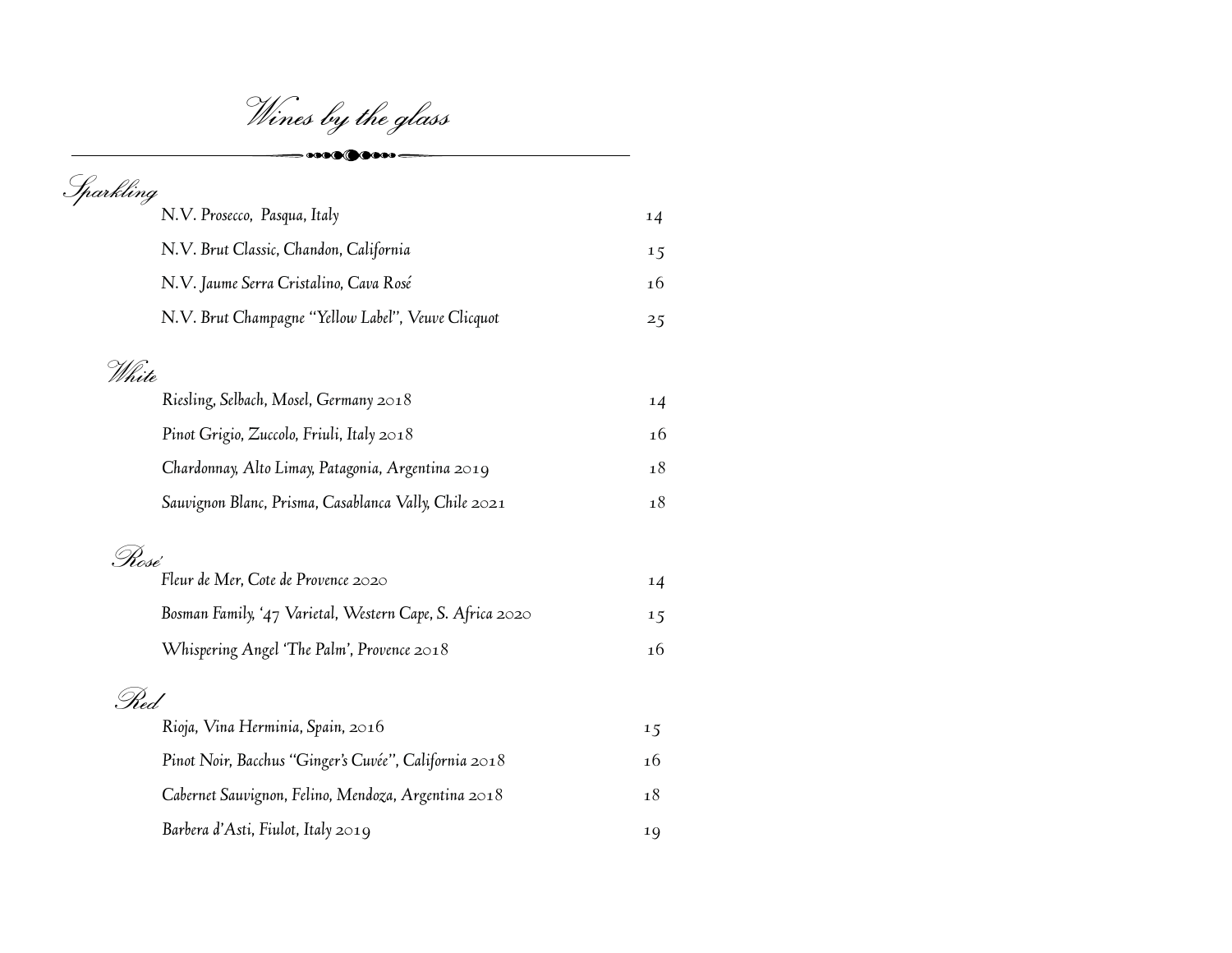Virgin Cocktails

Garden Party 9 *seedlip garden, coconut cream, passionfruit, citrus*

Carnelian Sol 8 *strawberry, cilantro, lime, chili, ginger beer*

> Mint Lemonade 6 *lemon, mint, club soda*

## Beer

BOTTLE Heineken Heineken 0.0 Amstel Light Pacifico Stella Artois Cusqueña Golden Lager Goose Island IPA Strongbow Cider Brooklyn Lager Guinness  $\sim$ 9~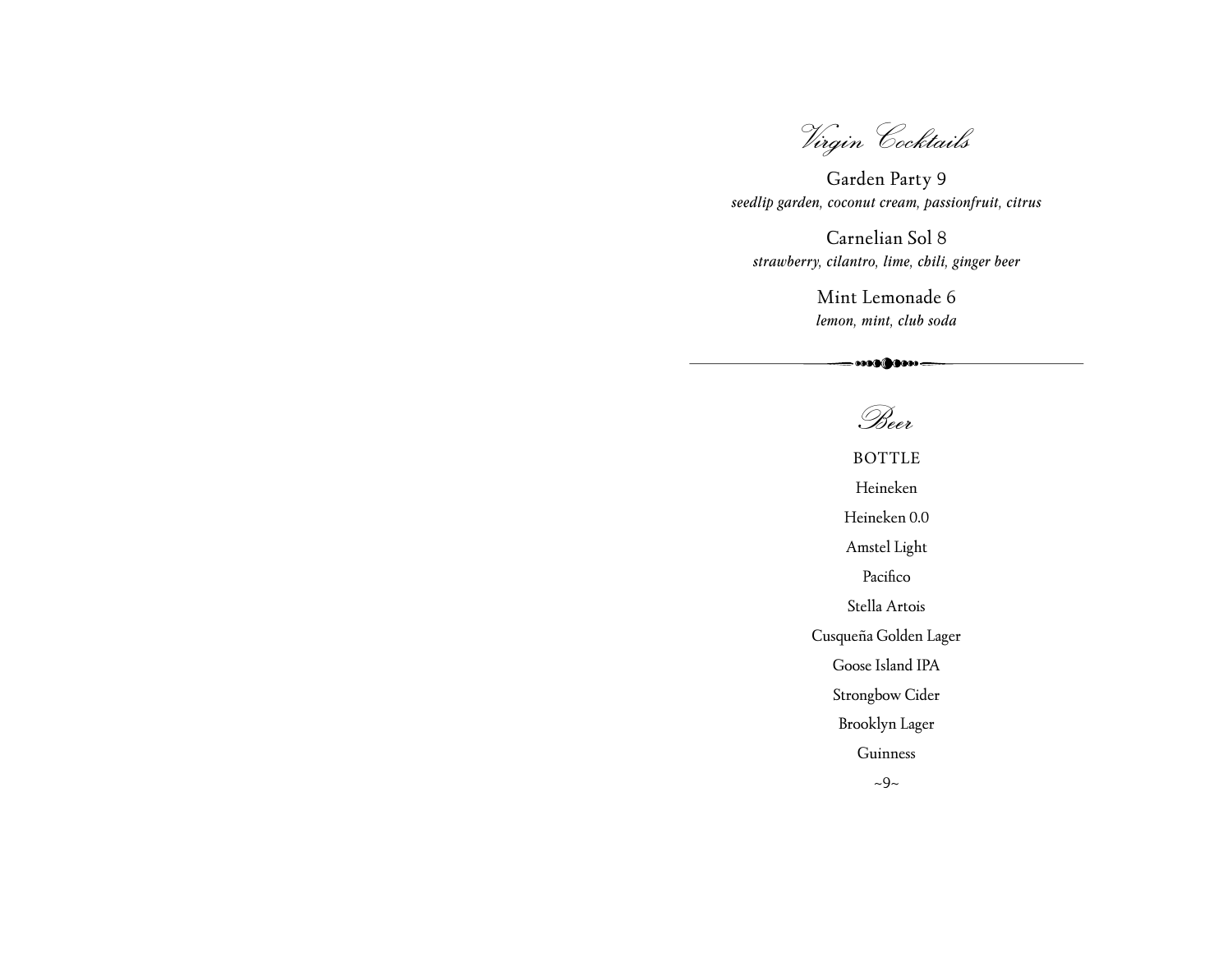Sweet Things & Starters

 $\cdots$ 

Housemade Granola 12 *coconut milk yogurt, banana, blueberries*

"LES, NYC" Doughnuts 14 *dark chocolate fudge, berry & caramel sauces*

'Oreo Cookie' Pancakes 15

Red Velvet Waffles 15 *cream cheese icing*

Wonder Wheel 38 *for two or more people chef's selection*

The House Salad 15 *market greens, carrot - harissa vinaigrette, pickled carrots, crispy chickpeas, manchego cheese*

> Brunch Pizzetta \* 16 *housemade green chorizo, potatoes, manchego, quail eggs*

Grilled Cheese, Smoked Bacon 19 & Tomato Soup Dumplings

East & West Coast Oysters \* *(half dozen) 21 (dozen) 38*

Shrimp Cocktail 24 *smoked cocktail sauce, pickled jalapeno remoulade*

*Rather than offering individual starters and main courses, Beauty & Essex serves dishes that are designed for sharing and are brought to the table steadily and continuously throughout the meal.*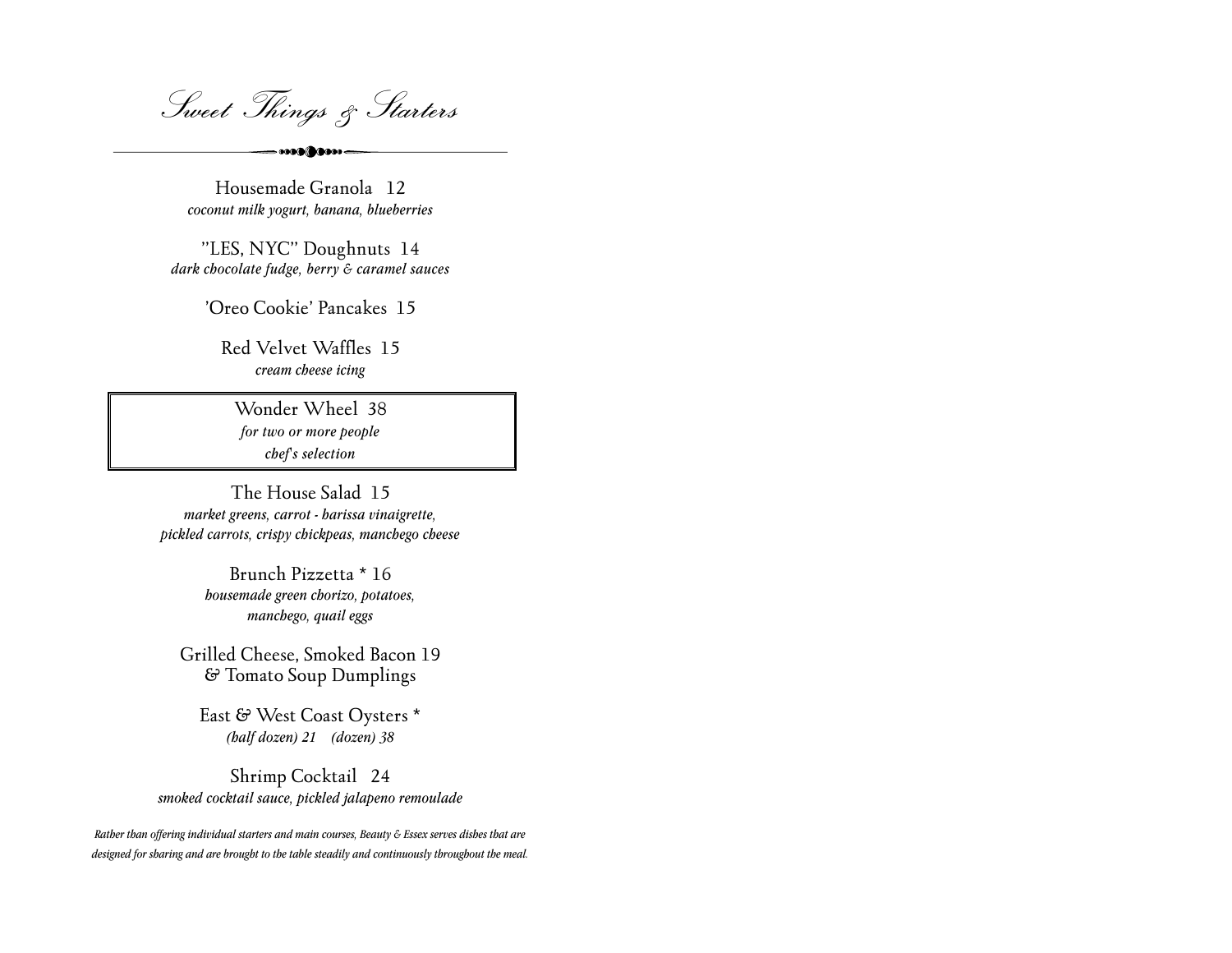Jewels onToast

Breakfast Bruschetta \* 13 *soft scrambled eggs, oven-dried tomatoes, asiago*

Avocado, Lemon & Espelette 14

Roasted Strawberry Ricotta Toast 15 *basil, chili, lavender honey*

Croque Monsieur Bites 16 *hickory smoked ham, gruyere, mustard seed bechamel*

Chef / Partner Chris Santos Executive Chef Sarah Nelson Chef deCuisine Erubey Rivas